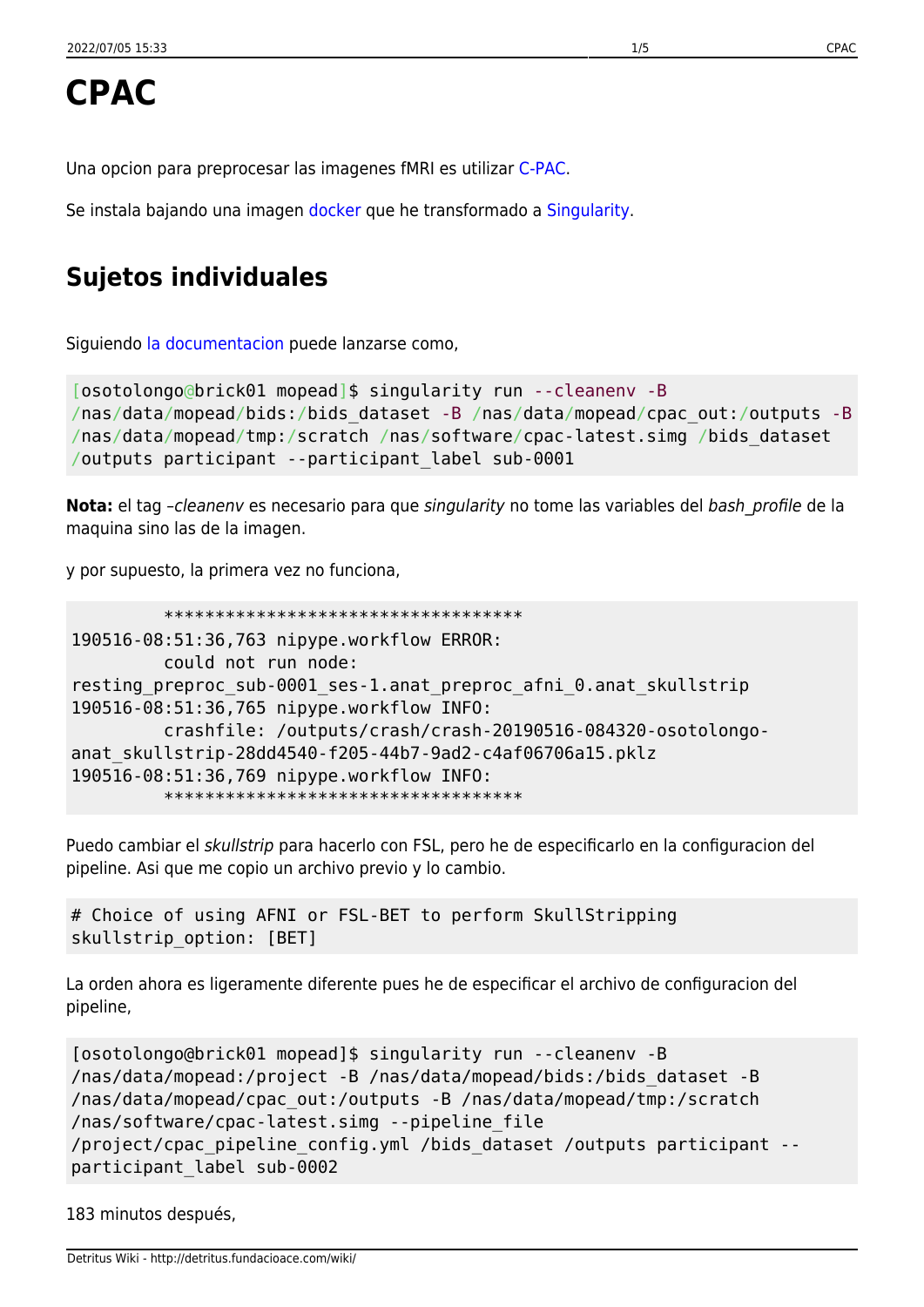End of subject workflow resting\_preproc\_sub-0002\_ses-1 CPAC run complete: Pipeline configuration: analysis Subject workflow: resting preproc sub-0002 ses-1 Elapsed run time (minutes): 184.085074282 Timing information saved in /outputs/log/cpac\_individual\_timing\_analysis.csv System time of start: 2019-05-16 09:17:52 System time of completion: 2019-05-16 12:21:49 El output es enorme, [osotolongo@brick01 mopead]\$ ls cpac\_out/output/pipeline\_analysis\_nuisance/sub-0002\_ses-1/ alff to standard smooth zstd frame wise displacement power anatomical brain functional brain mask anatomical\_csf\_mask functional brain mask to standard anatomical gm mask functional freq filtered anatomical\_reorient functional nuisance regressors anatomical to mni nonlinear xfm functional to anat linear xfm anatomical to standard in the standard functional to standard anatomical\_to\_symmetric\_mni\_nonlinear\_xfm mean\_functional\_to\_standard anatomical\_wm\_mask mni to anatomical nonlinear xfm ants affine\_xfm motion\_correct ants initial xfm motion params ants rigid xfm qc ants symmetric affine xfm qc html ants symmetric initial xfm roi timeseries ants symmetric rigid xfm subsection of the spatial map timeseries centrality\_smooth\_zstd spatial map timeseries for DR dr tempreg maps files to standard smooth symmetric anatomical to standard dr tempreg maps zstat files to standard smooth symmetric mni to anatomical nonlinear xfm falff\_to\_standard\_smooth\_zstd vmhc\_fisher\_zstd\_zstat\_map frame\_wise\_displacement\_jenkinson

Afortunadamente, [la explicacion de cada directorio esta documentada.](http://fcp-indi.github.io/docs/user/output_dir.html)

### **Integrando en el cluster**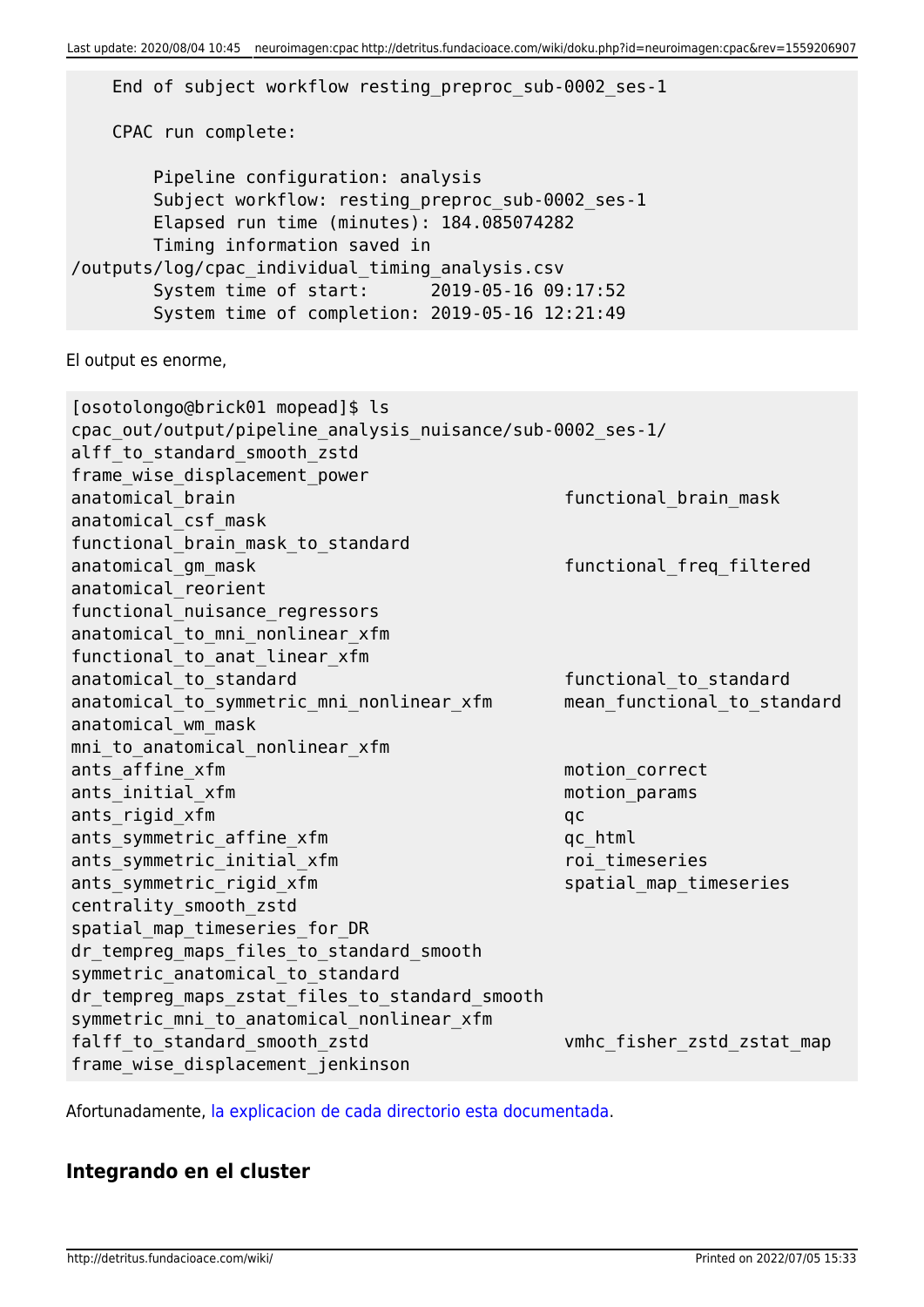El esquema para correr en el cluster es el de lanzar las imagenes de singularity en paralelo. Hay que hacer varias pruebas por si se solapan unas a otras pero en principio intentaremos lanzar unos 8 procesos por nodo (o menos).

#### [Aqui el codigo](#page--1-0)

#### [cpac.pl](http://detritus.fundacioace.com/wiki/doku.php?do=export_code&id=neuroimagen:cpac&codeblock=6)

```
#!/usr/bin/perl
# Copyright 2019 O. Sotolongo <asqwerty@gmail.com>
use strict; use warnings;
use File::Find::Rule;
use NEURO qw(print_help get_pair load_study achtung shit_done get_lut
check or make centiloid fbb);
use Data::Dump qw(dump);
use File::Remove 'remove';
use File::Basename qw(basename);
my $cpac_img = '/nas/software/cpac-latest.simg';
my $pipe conf = 'cpac pipeline config.yml';
my $lib conf = $ENV{'PIPEDIR'}.'/lib/'.$pipe conf;
my $cfile;
@ARGV = ("-h") unless @ARGV;
while (@ARGV and $ARGV[0] =~ /^-/) {
   shift;last if / --$/;
   if \left(\frac{\triangle}{\triangle} -\text{cut}\right) { shift}chomp(\text{script } = \text{right}); }
   if //^{\wedge}-h\/ { print help $ENV{'PIPEDIR'}exit;}
}
myshift;
exit;}
my %std = load study($study);
mv $w dir = $std{'WORKING'};
my \deltadata dir = \deltastd{'DATA'};
my $bids dir = $data dir.'/bids';
my $fmriout dir = $data dir.'/cpac out';check or make($fmriout dir);
my $outdir = "$std{'DATA'}}/slurm";check or make($outdir);
my $tmpdir = "$std{'DATA'}}/ctmp";check or make($tmpdir);
my $proj_conf = $data_dir.'/'.$pipe_conf;
system("cp $lib_conf $proj_conf") unless (-e $proj_conf);
my @subjects;
if($cfile){
    open DBF, $cfile or die "No such file\n";
    while(<DBF>) {
```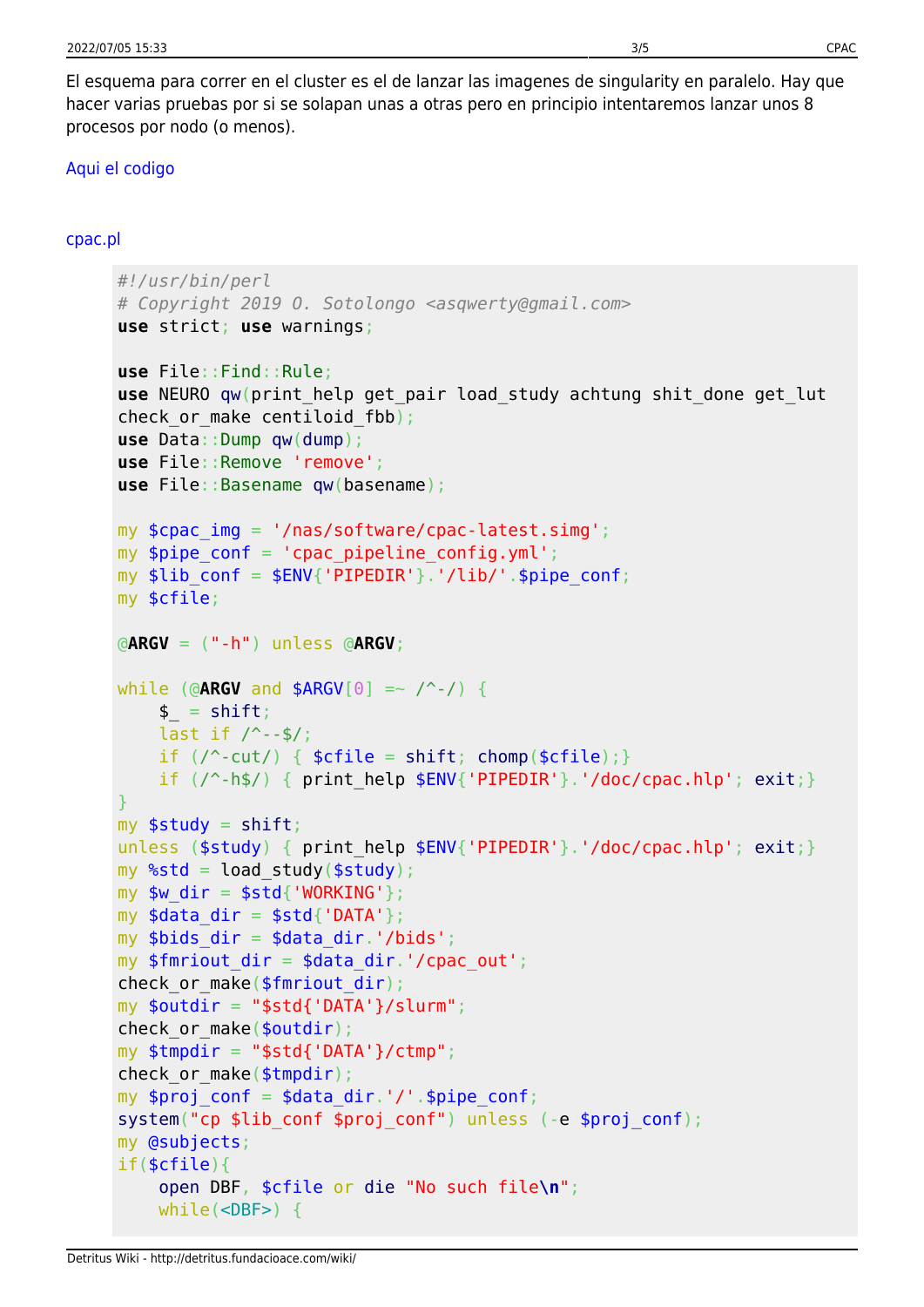```
 chomp;
         push @subjects, $_;
     }
     close DBF;
}else{
     opendir DBD, $bids_dir or die "Cold not open dir\n";
    while (my readdir DBD){}if ($thing eq \prime.' or $thing eq \prime..') {
             next;
         }
        if (\text{sthing} = \sim /sub-*/ ) {
             push @subjects, $thing;
         }
     }
     closedir DBD;
}
foreach my $subject (@subjects) {
    my \text{sortederfile} = \text{south}: '/'.\text{subject}' cpac.sh';
     open ORD, ">$orderfile";
     print ORD '#!/bin/bash'."\n";
     print ORD '#SBATCH -J cpac_'.$study."\n";
     print ORD '#SBATCH --time=72:0:0'."\n"; #si no ha terminado en X
horas matalo
     print ORD '#SBATCH --mail-type=FAIL,TIME_LIMIT,STAGE_OUT'."\n"; #no
quieres que te mande email de todo
     print ORD '#SBATCH -o '.$outdir.'/cpac-%j'."\n";
     print ORD '#SBATCH -c 20'."\n";
     print ORD '#SBATCH -p fast'."\n";
     print ORD '#SBATCH --mail-user='."$ENV{'USER'}\n";
     print ORD 'srun singularity run --cleanenv -B
'.$data_dir.':/project -B '.$bids_dir.':/bids_dataset -B
'.$fmriout_dir.':/outputs -B '.$tmpdir.':/scratch '.$cpac_img.' --
pipeline_file /project/'.$pipe_conf.' /bids_dataset /outputs
participant --participant label '.$subject."\n";
     close ORD;
     system("sbatch $orderfile");
     sleep(20);
}
my $orderfile = $outdir.'/cpac end.sh';
open ORD, ">$orderfile";
print ORD '#!/bin/bash'."\n";
print ORD '#SBATCH -J cpac_'.$study."\n";
print ORD '#SBATCH --mail-type=END'."\n"; #email cuando termine
print ORD '#SBATCH --mail-user='."$ENV{'USER'}\n";
print ORD '#SBATCH -p fast'."\n";
print ORD '#SBATCH -o '.$outdir.'/cpac_end-%j'."\n";
print ORD ":\n";
close ORD;
my $order = 'sbatch --dependency=singleton '.$orderfile;
exec($order);
```